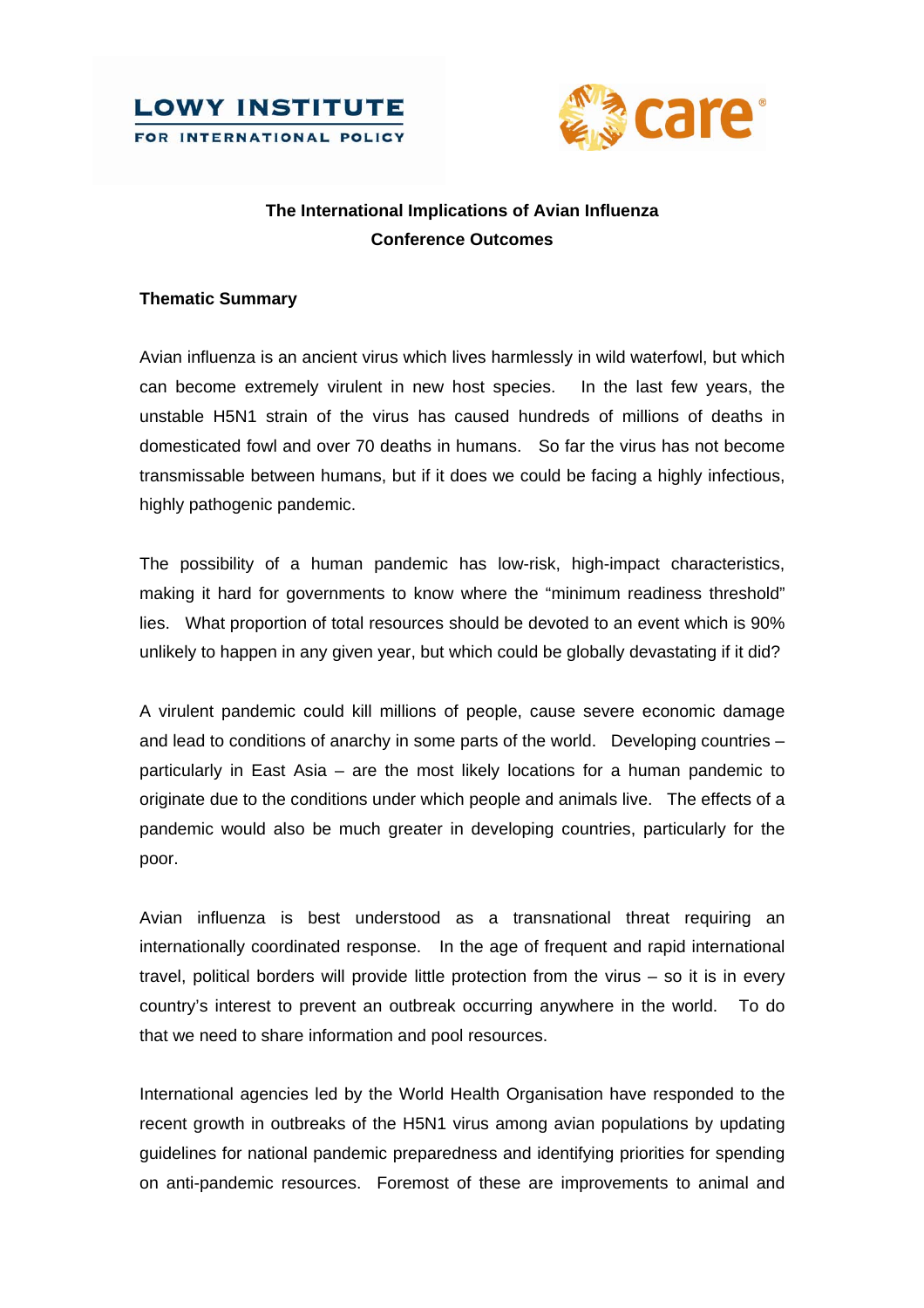human influenza surveillance systems, increased laboratory capacity and international exchange of information, building a common stockpile of antiviral drugs for rapid deployment to the scene of an outbreak in humans and integration of response management.

## **Background**

On Monday 7 November 2005 CARE Australia and the Lowy Institute for International Policy co-hosted a conference looking at the international implications of avian influenza. The conference was attended by Australians at senior levels in the government, business, academic, humanitarian and media sectors. Though drawn from conference outcomes, for the most part this report does not reproduce the remarks of participants or personally attribute comments or opinions.

The purpose of the conference was to look beyond the short-term, domestically focused management aspects of the threat and draw out its wider international implications – political, strategic, economic and humanitarian. It began with an examination of the epidemiology of the virus and the nature of the risks it poses, and also looked at how response planning is being coordinated between national governments and international agencies.

## **Epidemiology and Risk Factors**

#### Avian Influenza

Avian influenza is an ancient virus that has lived in the gastrointestinal tracts of some wild aquatic bird species for centuries, spreading around the world as they migrate back and forth. These waterfowl have innate immunities which allow them to host the virus unharmed, and which therefore disfavour the genetic mutations for which the virus has a natural propensity. But when, through commingling, wild waterfowl spread the virus to non-immune avian species, new variants can arise which may become highly pathogenic and highly infectious, causing disease and death in large numbers.

Commercial poultry farming in East Asia – particularly China, Cambodia, Vietnam, Thailand and Indonesia – has been seriously affected by recent outbreaks of the H5N1 strain of avian influenza, which is the most genetically unstable of the different classes of influenza and the most likely to be pathogenic in new host species. In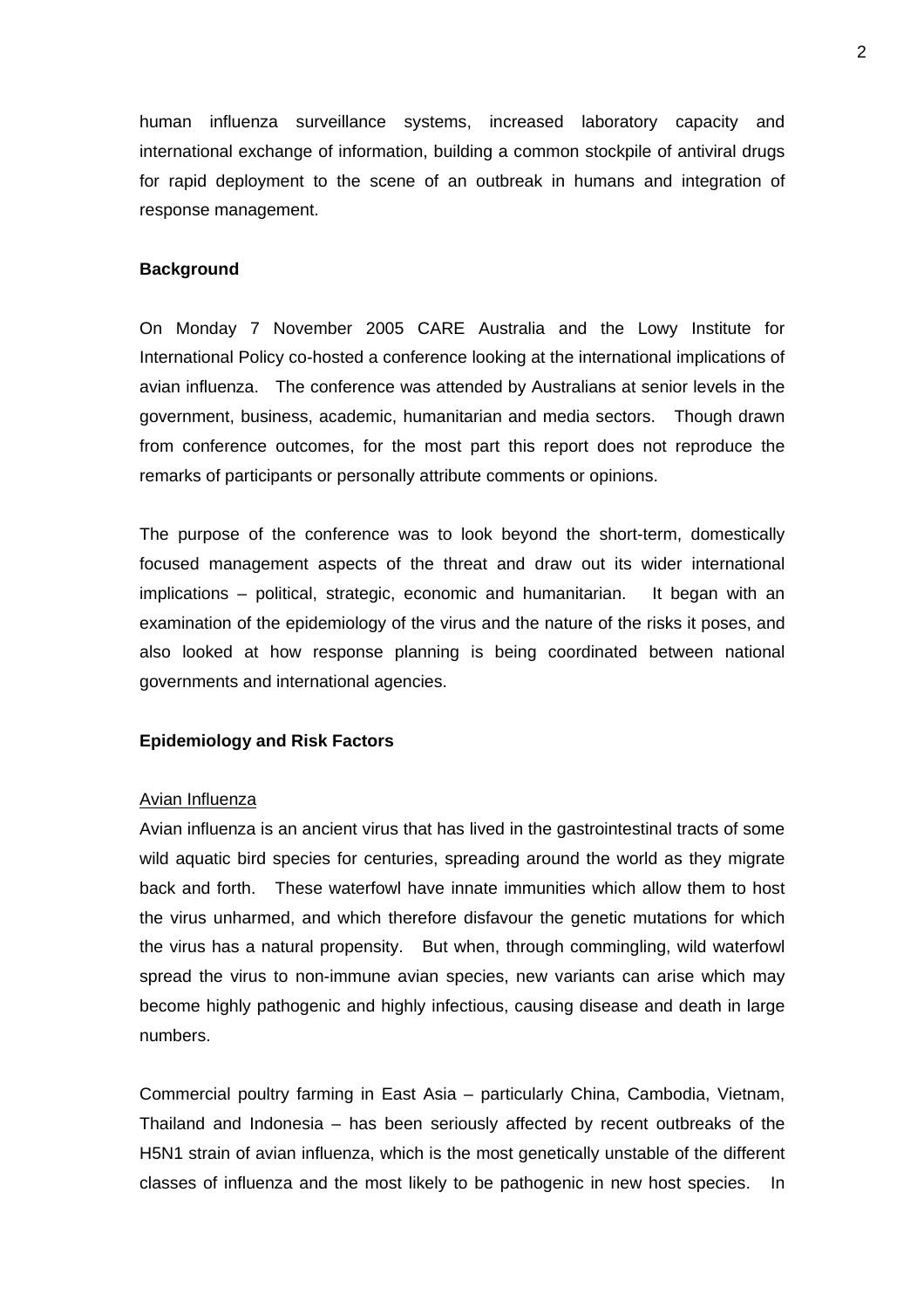recent months Kazakhstan, Turkey, Romania, Russia, Croatia, Greece and Kuwait have also detected birds infected with H5N1 within their borders. For the first time wild birds could be carrying not just the common avian influenza viruses that led to the emergence of H5N1 in Asia, but also the H5N1 strain itself.

#### Human Influenza

The widespread nature of these outbreaks in both domesticated and wild bird populations has generated a spike in global concerns that conditions are now ripe for the H5N1 virus to jump the species barrier and become transmissible between humans. Other variants of the virus originating in waterfowl have already spread directly to non-avian species including pigs, horses, cats and various sea mammals, and indirectly to humans via both poultry and pigs. The transmission within a new species seems to occur when the avian virus mixes genetically with less pathogenic influenza viruses common to the new host species.

The main threat from H5N1 in migrating waterfowl is to avian populations, but the risk of a human-transmissable virus emerging outside East Asia also becomes higher. No record exists of transmission directly from wild birds to humans, but three strains have so far become adapted to human hosts, probably via other species. These three strains equate with the human influenza pandemics of 1918-19, 1957 and 1968, which differ from typical annual human influenza epidemics in their deadliness. Estimates are that the Spanish Flu of 1918-19 killed between 40 million and 100 million people, although the more recent pandemics killed many fewer. In contrast with typical annual human influenza, the avian influenza pandemics tended to cause death among the young and middle-aged with strong immune systems (not just in the elderly and very young), and by primary viral pneumonia rather than secondary infections.

Animal husbandry practices in parts of many East Asian countries – where several species of animals, including humans, live in very close proximity with each other – provide the conditions under which the influenza virus is most likely to jump the species barrier. Most of the 133 instances of human infection by the H5N1 virus have occurred in East Asia, and around half have resulted in death. To date there has been no confirmed case of human-to-human transmission of the virus, and if such a transmission has occurred it has not continued beyond a second human host. If it had, the world could already be suffering a highly infectious, highly pathogenic human influenza pandemic.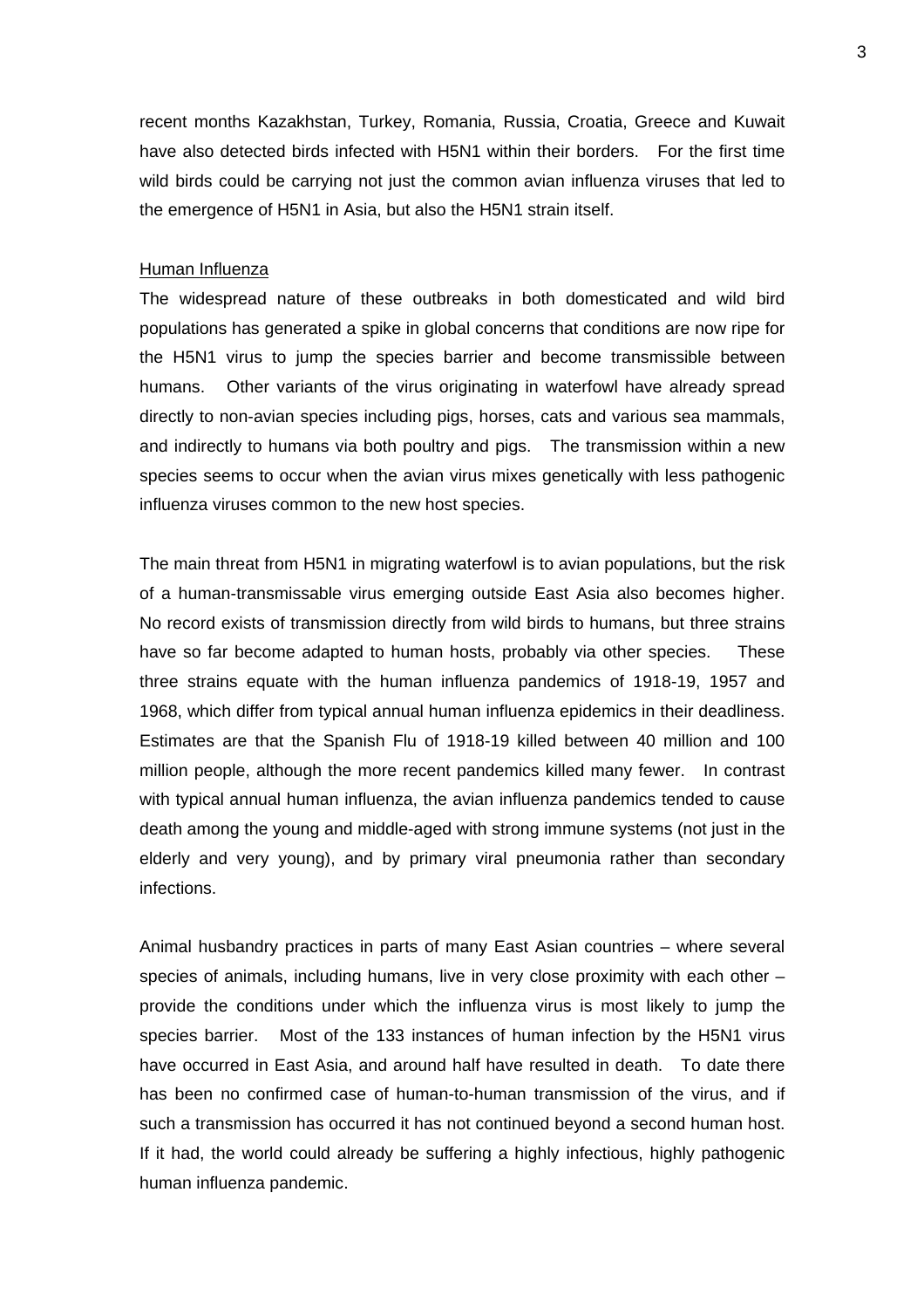#### Risk Management

Judging the likelihood of an avian influenza outbreak in humans is an extremely complex technical task because it requires input from a disparate range of academic disciplines and government functions, as well as sustained international information exchange. It is not possible to quantify accurately the likelihood of a pandemic occurring – all we can do is take note of changes in the risk environment and try to respond accordingly. But if one commonly-cited assessment is accurate – that an avian influenza pandemic in humans is 10% likely to happen in the next couple of years – we have a serious problem on our hands.

Based on past experience we know that the effects of a pandemic as widespread and deadly as avian influenza will have far-reaching consequences in humanitarian, economic and security terms. So the challenge for risk managers in government and business is to judge correctly the amount of resources that should be spent on preparing for a pandemic that is, by the common estimate, 90% *unlikely* to happen in any given year. Defining this "minimum readiness threshold" is in many ways the underlying task for rich nations preparing for a pandemic event.

For the poorer nations of Asia – which are also the most likely locations from which a human-transmissable strain could emerge – the equation is rather different. With less state capacity, they are more constrained in the action they can take to prevent a pandemic from occurring, or once a pandemic has occurred. The involvement of the international community is essential if developing countries are to mitigate the risks of a pandemic – both for their sakes and for ours. In contrast with the previous instances of virulent influenza in humans, the frequency and speed with which international journeys are undertaken nowadays makes containing a highly infectious virus within the region of its outbreak virtually impossible.

#### **International Implications of an Outbreak**

## Political and Security Implications

Infectious disease is usually framed as a public health issue. Some might think that by promoting infectious disease to the security agenda we make the mistake of confusing its effects with those of international politics, but in practice those effects can be remarkably similar. An event which kills tens of thousands of people, frightens millions more into inactivity, slices billions of dollars from the economy and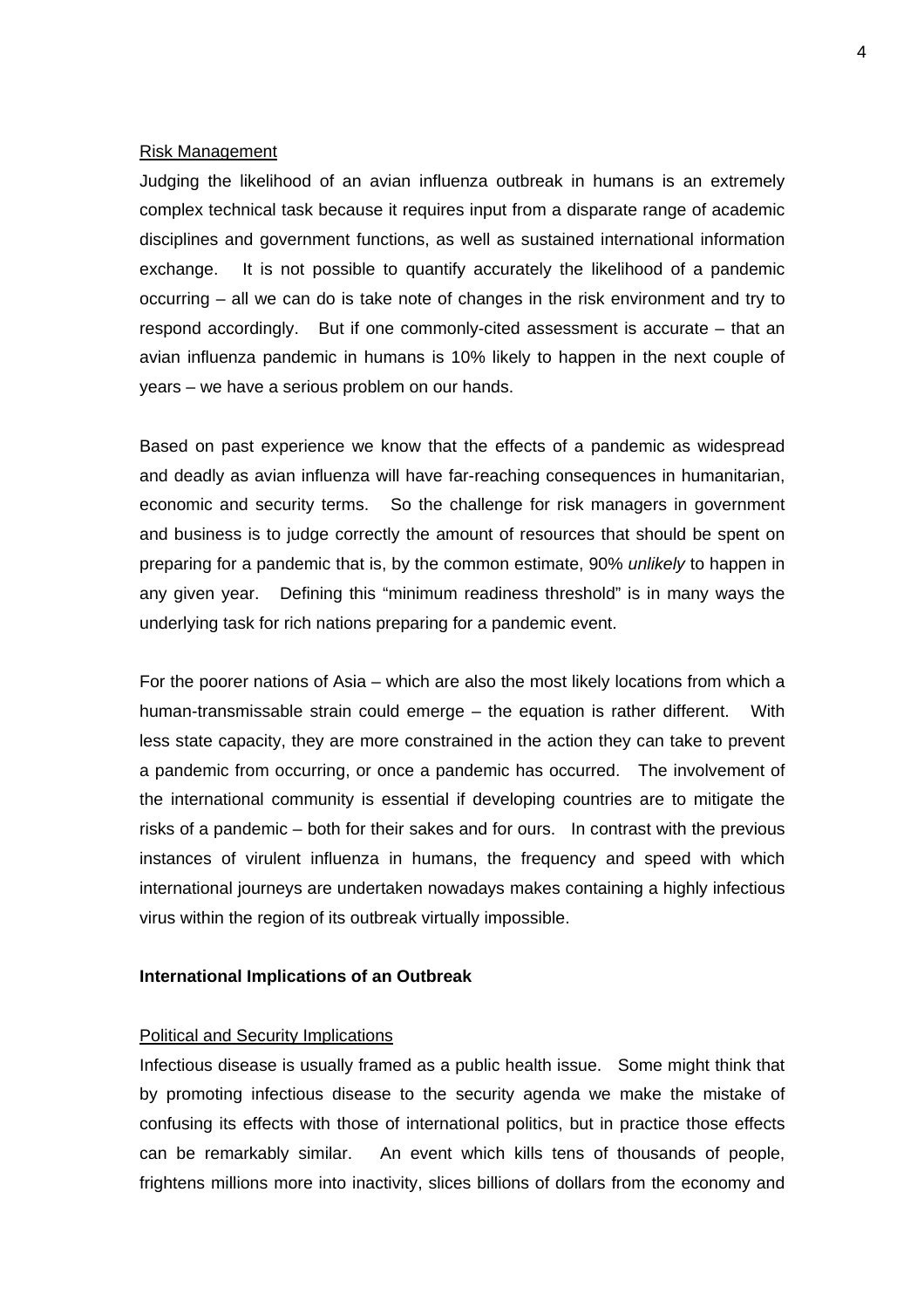seriously threatens provision of basic services could equally be the result of a nuclear explosion, large-scale conventional warfare or a highly pathogenic infectious disease pandemic. Of those three scenarios, an infectious disease pandemic is the most likely by many orders of magnitude.

A high rate of infection, disease and death can destroy the veneer of society very quickly. When a government can no longer protect its citizens from harm the social contract lapses, collective action breaks down and the potential for chaos multiplies. Because weak states are particularly vulnerable, developing regions can destabilise very quickly and even undermine global order. Acknowledging the security implications of a pandemic is an important step to take because it can motivate governments and other actors to mobilise anti-pandemic resources of an order higher than would otherwise be available. While care must be taken that raising the profile of the risk does not lead to counter-productive public hysteria, it is also true that a common threat – understood widely and well in advance – can unite us.

The SARS experience of 2003 had serious social and economic consequences well beyond the deaths it caused, even though governments acted rapidly, cooperated effectively and managed to limit the spread of disease. They were aided in this by the nature of the SARS infection itself, which becomes symptomatic before it is infectious and is therefore much easier to isolate along with its human hosts. Influenza, by contrast, does not become evident in its host until a couple of days after the person becomes infectious, making effective quarantine extremely difficult. That characteristic alone amplifies the importance of preventing an initial infection from occurring.

## Economic Implications

Pandemics of H5N1 influenza in domestic fowl have caused huge economic losses to the chicken farming and egg production industries. Nearly 200 million birds have been killed by the virus or culled to halt its propagation. In rich countries the effects do not spread noticeably beyond those industries, but in poorer countries they can be devastating. In East Asia, many millions of chickens have been destroyed over the last couple of years – at the cost of tens of billions of dollars – in an effort to control H5N1 outbreaks, with significant negative impacts on food security and growth.

Beside the economic impacts that would be caused by a human pandemic, however, the damage to chicken farming industries is merely trifling. To begin with, tens of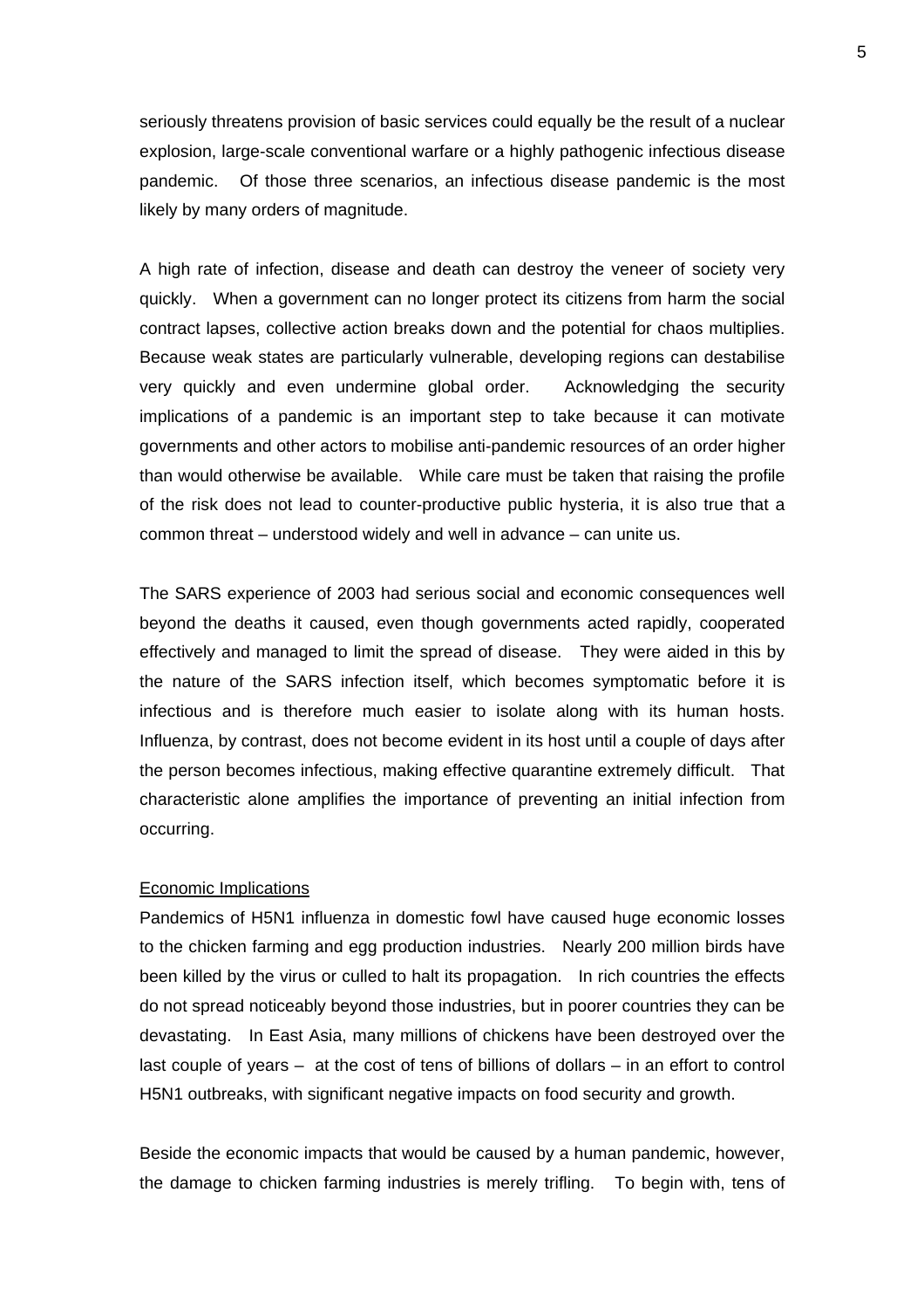thousands of people would likely die from the disease in Australia alone. Many more would become sick and unable to work for a period, and would, in turn, remove healthy people from the workforce to care for them. Most people would be unwilling to interact more than was absolutely necessary in the hope of avoiding the infection. Businesses based on public gathering or personal services (for example in transport, retailing, hospitality and tourism) would grind to a halt. A crucial question would be whether basic services such as utilities maintenance and distribution of food could be maintained.

Substantial secondary effects would flow from damage to economic confidence. Markets could fail and much domestic and international trade could break down. Financial markets would factor in higher risk assessments very quickly, further damaging investor confidence. Direct costs to government would be substantial, including the provision of vaccines to key workers, running quarantine operations, monitoring the spread of disease and bearing associated medical costs. But it is also true that while some sectors would suffer gravely, others could benefit in time from the redistribution of spending.

Significant difficulties arise in trying to quantify the economic effects of a pandemic, because of the large number of variables and the wide spread of their likely values. The best approach begins with a series of possible infection scenarios, each of which yields a range of cost estimates. But despite the difficulties in generating accurate numbers, modeling the economic effects of a pandemic is still important for planning policy responses and intervention strategies. A series of models can give rise to a series of flexible responses quickly adaptable to the detailed characteristics of a pandemic.

#### Development Implications

The effects of pandemic avian influenza in humans would be much greater in developing countries, where the probability of death from communicable diseases is much higher. Poorer states have less capacity to plan for and respond to disease pandemics and also exhibit demographic, social and commercial traits less resistant to the spread of infectious disease. These include areas of high population density, rapid population growth, close-quarters animal husbandry and a propensity for public disruption and in some cases civil war. The timing of an outbreak would regulate its effects because consumption is still directly linked to seasonal production cycles.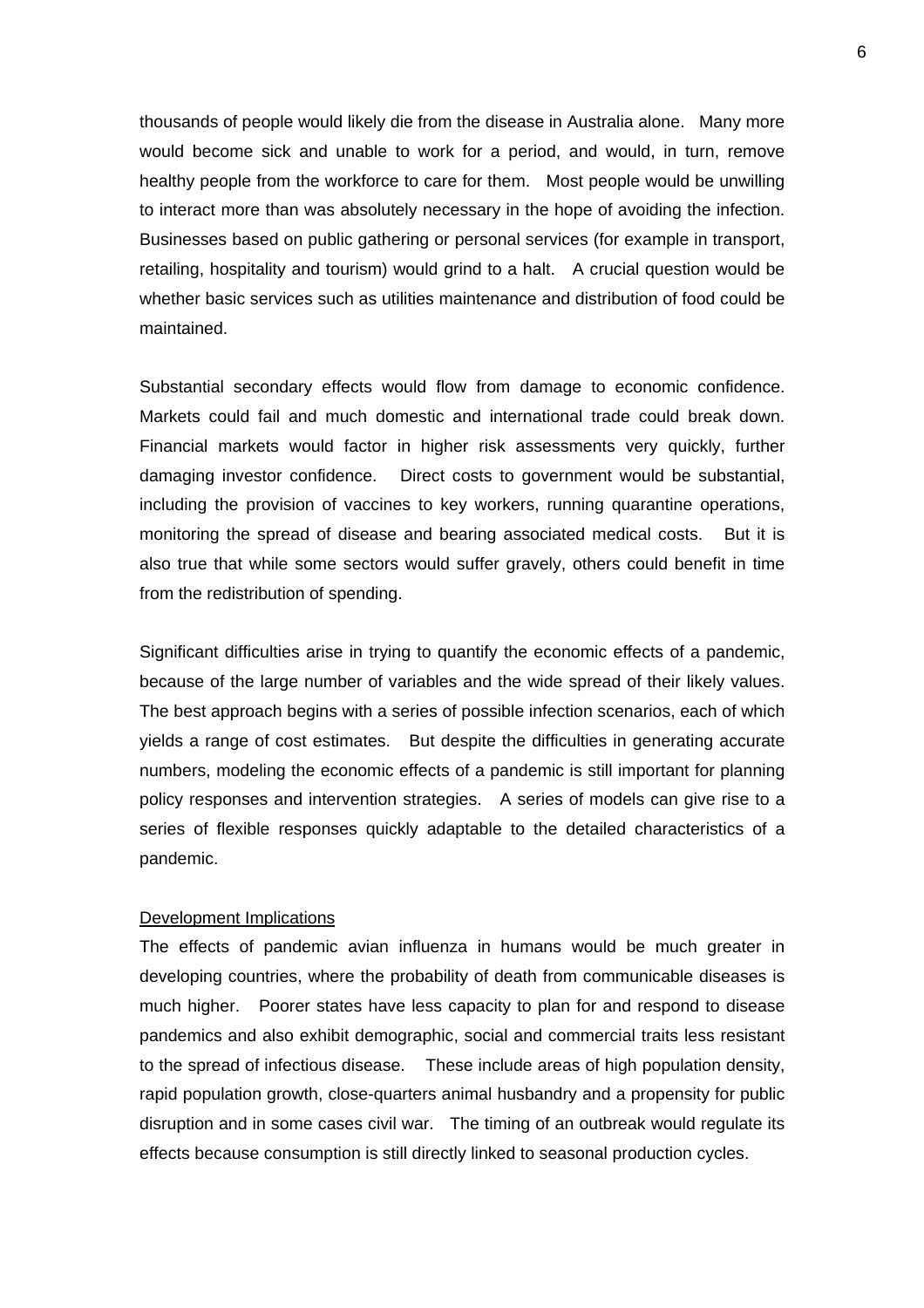Perhaps the most serious general impact of a pandemic in developing countries would be the number of people driven into poverty. In cases where one breadwinner supports a great many family members, a single death can be catastrophic. Negative economic impacts would take hold very quickly, curtailing the provision of social services and leading to rapid de-urbanisation. Whereas internal migrants might normally expect to earn their keep in the informal economy, there would be few opportunities to do so in a pandemic situation. Rural areas would then be playing host to critical masses of internally displaced people, which in turn could help spread the infection and severely reduce basic medical, sanitation, and sustenance provision.

It would be extremely difficult for the international humanitarian community to operate in regions caught in the grip of a pandemic because of the lack of personal security for their staff and because access to many areas would be curtailed by quarantine restrictions. Capacity would also be reduced because of the many competing calls on national and international resources. Rich governments that could otherwise be relied upon to provide support in times of emergency would be busy responding to the pandemic in their own backyards.

## **International Coordination and Response Planning**

#### Strategic Lessons

The central lesson from SARS and previous pandemics of virulent influenza is that transnational threats require transnational responses. In the face of avian influenza, countries will stand or fall together because once a pandemic takes hold in one country it is virtually certain to spread across the world. In the case of avian influenza, prevention is vastly better than the cure. It is in every country's interest to do whatever it can to prevent an outbreak in humans wherever it might occur.

For the global community, the best chance of preventing an outbreak – or dealing successfully with one that does occur – will come with effective international coordination. Rich and poor countries alike must pool their resources and share information, recognising that in our globalised world political borders cannot prevent the spread of highly infectious disease. The imperative for rich countries in particular is to concentrate more on assisting developing countries to reduce the likelihood of an outbreak. More broadly, rich countries should continue to pursue the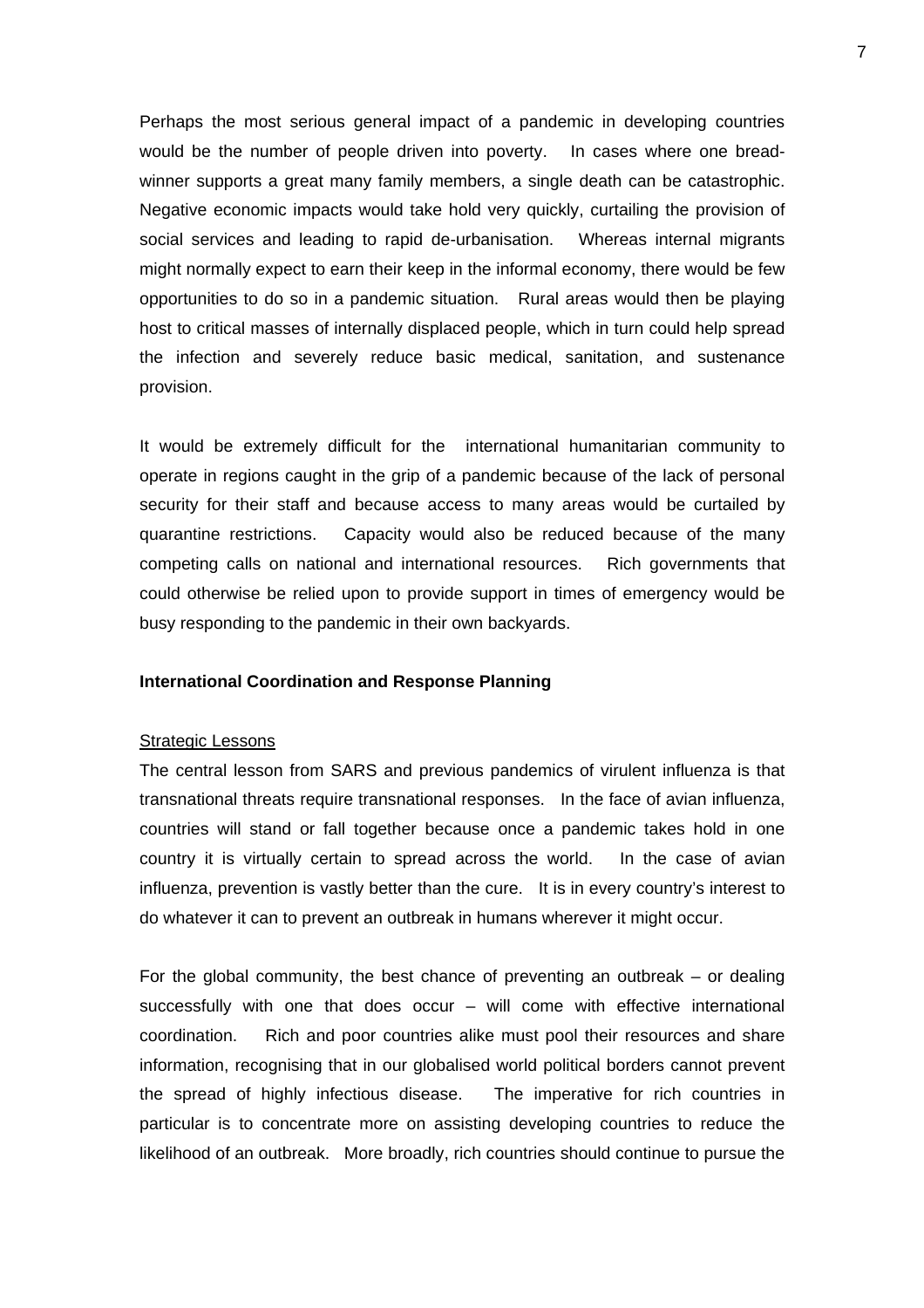development agenda as the conditions of poverty make a human-transmissable strain of the virus more likely to appear.

Science is advanced enough to deal effectively with a pandemic if its resources can be adequately marshalled. Vaccine development infrastructure is already in place for tackling annual human influenzas, and given time should be able to mitigate the effects of an avian strain. In the meantime the judicious international deployment of antiviral drugs such as Tamiflu and Relenza – widely stock-piled by developed countries in particular – could prevent a breakout epidemic of avian influenza becoming pandemic. The success of that tactic will depend on how rapidly the antivirals can be made available where needed, but also presupposes that the virus has not developed a resistance to the drugs, which could happen if they are deployed unnecessarily or in a piece-meal fashion. Ultimately, it is political and economic factors that will determine the nature of our response.

#### Practical Measures

Fortunately, the recent spike in global concern has already improved networks of international exchange. In the last month there has been a series of multinational meetings at senior bureaucratic and ministerial level. The World Health Organization – the lead international agency in fighting avian influenza – held a major planning conference at its Geneva headquarters in November in conjunction with the Food and Agriculture Organization, the World Organisation for Animal Health and the World Bank. Some of the larger international humanitarian non-government organisations have also turned their attention to the problem, although there is still a considerable lack of engagement in the NGO sector generally.

An element common to the outcome of many of these meetings is the recognition that more should be done to tackle the virus at source, in avian and other animal populations, rather than exclusively planning for its emergence. China, which is suffering repeated outbreaks of the virus in domestic fowl, announced recently that it was in the process of vaccinating all 14 billion of its chickens. If equally drastic and costly measures are to be avoided elsewhere, a considerable and rapid investment is needed from the international community. The WHO has called for US\$35 million over the next six months alone to fund its strategic recommendations, and many governments – including Australia's – have made unilateral pledges of support to high-risk countries.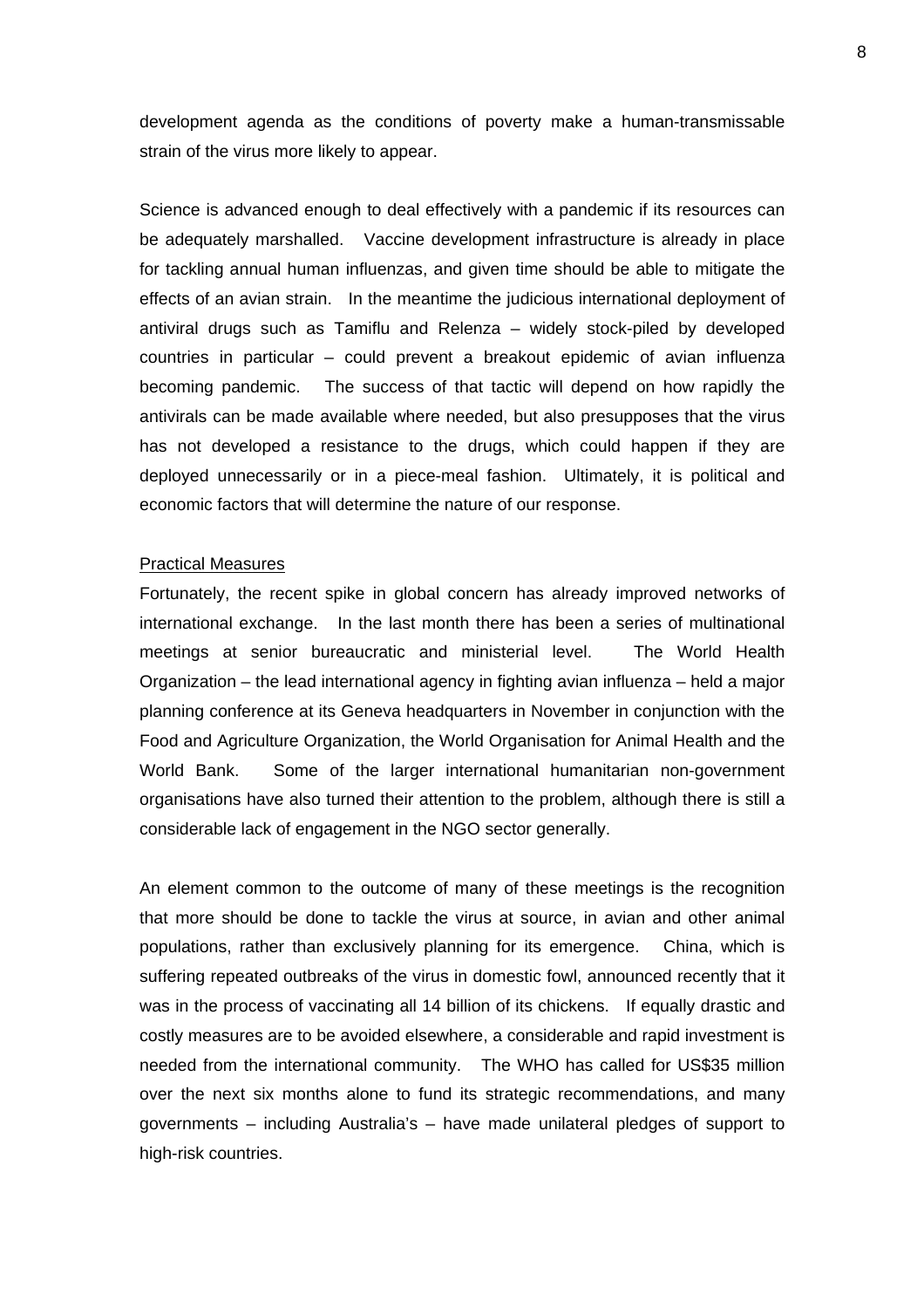The WHO and its partner organisations will direct resources to controlling the source of the virus in birds, improving systems of surveillance for animal and human influenza, building laboratory capacity, developing rapid containment plans, helping countries to develop integrated national plans, and encouraging them to share information freely. They have moved to create a stockpile of antiviral drugs, pledged by national governments and drug manufacturers, which can be rapidly deployed to the location of an outbreak. In January 2006, financial donors will meet in Beijing to discuss the deployment of anti-pandemic resources in more detail.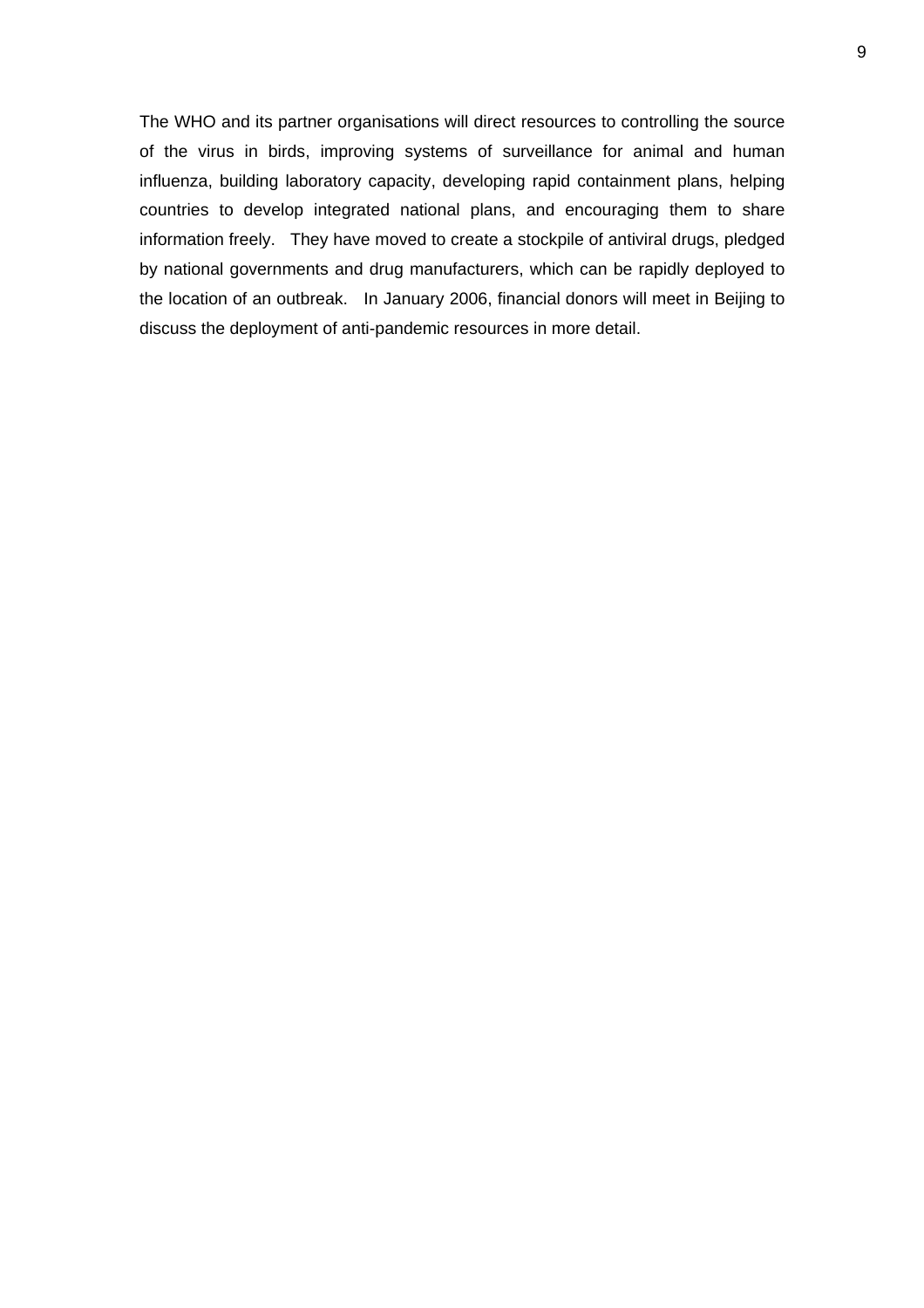#### **Conference Participants**

Major general (Ret.) Peter Abigail AO Australian Strategic Policy Institute Ms Laurie Altman 3M Australia

Ms Karen Baylis **CARE** Australia Ms Piroska Bisits Bullen International SOS Dr Hamish Black **International SOS** Mr Alan Blair Singapore Airlines Mr David Byers **Exxon-Mobil** 

Ms Elizabeth Carr **Macquarie Bank** Mr Dale Cleaver **Australian Red Cross** Mr Adam Cresswell **The Australian** Professor Peter Curson Macquarie University

Mr Andrew Derijk **Roche Products** Professor Peter Doherty AC Melbourne University Mr David Duguid **3M** Australia

Mr Ian Fliedner **BP** Australia Mr Barry Ford Holden

Dr Darrin Gilchrist **Roche Products** Roche Products Dr Robert Glasser CARE Australia

Mr John Hallam 3M Australia Mr Tim Harcourt **Austrade** 

Mr Bassim Blazey Department of Foreign Affairs and Trade Mr Bill Bowtell **Lowy Institute for International Policy** 

Mr Ivan Cook **Lowy Institute for International Policy** 

Ms Geraldine Doogue **Australian Broadcasting Corporation** 

Mr Christian Enemark **Australian National University** 

Ms Pauline Gregg **Insurance Australia Group** Mr Allan Gyngell **Lowy Institute for International Policy** 

Dr Alan Hampson **Influenza Consultant**